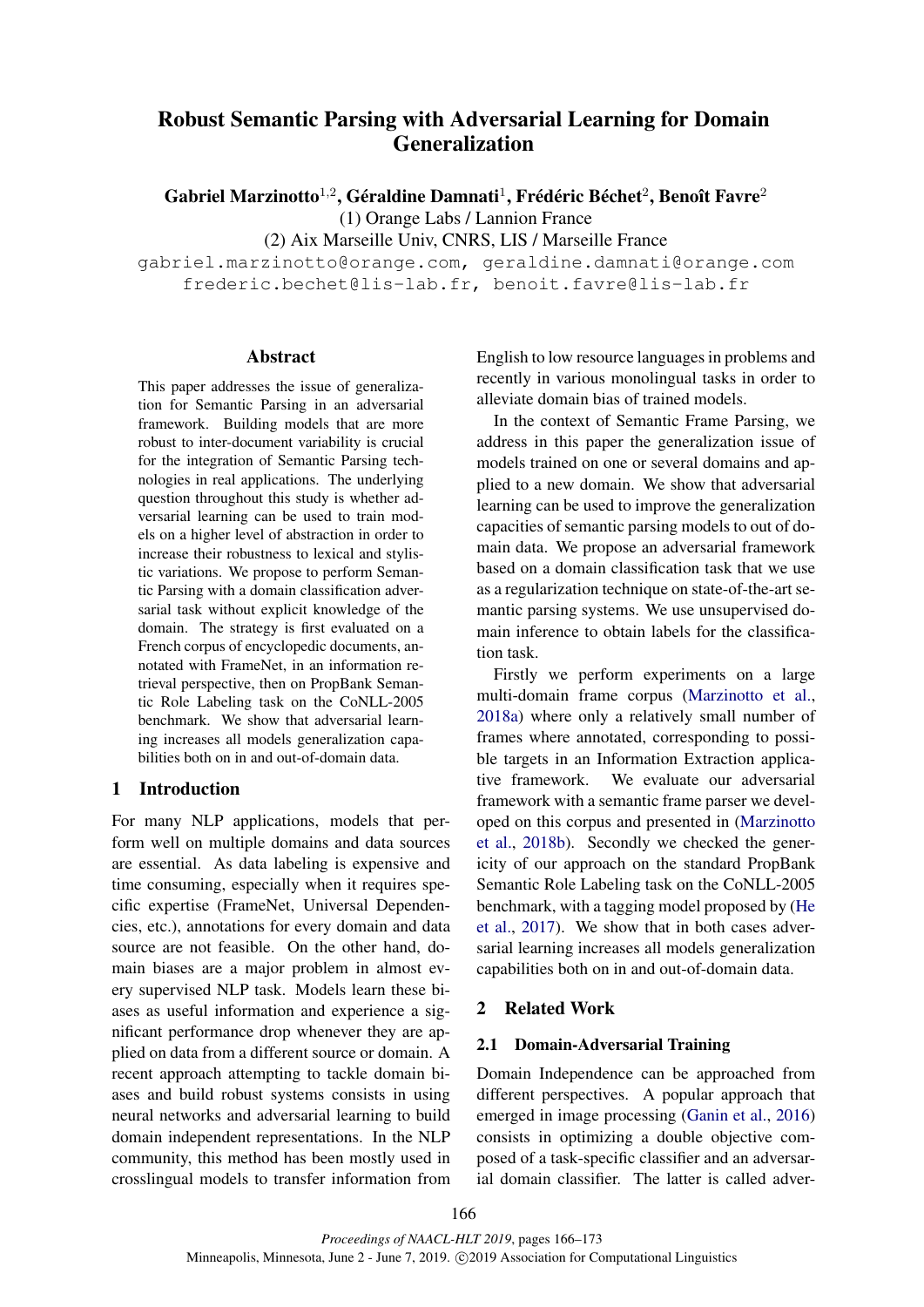sarial because it is connected to the task-specific classifier using a gradient reversal layer. During training a saddle point is searched where the taskspecific classifier is good and the domain classifier is bad. It has been shown in [\(Ganin and Lempit](#page-7-4)[sky,](#page-7-4) [2015\)](#page-7-4) that this implicitly optimizes the hidden representation towards domain independence.

In NLP problems this approach has successfully been used to train cross-lingual word representations [\(Conneau et al.,](#page-6-0) [2017\)](#page-6-0) and to transfer learning from English to low resource languages for POS tagging [\(Kim et al.,](#page-7-5) [2017\)](#page-7-5) and sentiment analysis [\(Chen et al.,](#page-6-1) [2016\)](#page-6-1). These approaches introduce language classifiers with an adversarial objective to train task-specific but language agnostic representations. Besides the cross-lingual transfer problem, there are few studies of the impact of domain-adversarial training in a monolingual setup. For instance, [\(Liu et al.,](#page-7-6) [2017\)](#page-7-6) successfully uses this technique to improve generalization in a document classification task. It has also been used recently for varied tasks such as transfer learning on Q&A systems [\(Yu et al.,](#page-7-7) [2018\)](#page-7-7) or duplicate question detection [\(Shah et al.,](#page-7-8) [2018\)](#page-7-8) and removal of protected attributes from social media textual data [\(Elazar and Goldberg,](#page-6-2) [2018\)](#page-6-2).

#### 2.2 Robustness in Semantic Frame Parsing

In Frame Semantic Parsing, data is scarce and classic evaluation settings seldom propose outof-domain test data. Despite the existence of out-of-domain corpora such MASC [\(Passonneau](#page-7-9) [et al.,](#page-7-9) [2012\)](#page-7-9) and YAGS [\(Hartmann et al.,](#page-7-10) [2017\)](#page-7-10) the domain adaptation problem has been widely reported [\(Johansson and Nugues,](#page-7-11) [2008;](#page-7-11) [Søgaard](#page-7-12) [et al.,](#page-7-12) [2015\)](#page-7-12) but not extensively studied. Recently, [\(Hartmann et al.,](#page-7-10) [2017\)](#page-7-10) presented the first in depth study of the domain adaptation problem using the YAGS frame corpus. They show that the main problem in domain adaptation for frame semantic parsing is the frame identification step and propose a more robust classifier using predicate and context embeddings to perform frame identification. This approach is suitable for cascade systems such as SEMAFOR [\(Das et al.,](#page-6-3) [2014\)](#page-6-3), [\(Hermann](#page-7-13) [et al.,](#page-7-13) [2014\)](#page-7-13) and [\(Yang and Mitchell,](#page-7-14) [2017\)](#page-7-14). In this paper we propose to study the generalization issue within the framework of a sequence tagging semantic frame parser that performs frame selection and argument classification in one step.

# 3 Semantic parsing model with an adversarial training scheme

#### <span id="page-1-0"></span>3.1 Semantic parsing model: **biGRU**

We use in this study a sequence tagging semantic frame parser that performs frame selection and argument classification in one step based on a deep bi-directional GRU tagger ( $biGRU$ ). The advantage of this architecture is its flexibility as it can be applied to several semantic parsing schemes such as PropBank [\(He et al.,](#page-7-2) [2017\)](#page-7-2) and FrameNet [\(Yang](#page-7-14) [and Mitchell,](#page-7-14) [2017\)](#page-7-14).

More precisely, the model consists of a 4 layer bi-directional Gated Recurrent Unit (GRU) with highway connections [\(Srivastava et al.,](#page-7-15) [2015\)](#page-7-15). This model does not rely solely on word embeddings as input. Instead, it has a richer set of features including syntactic, morphological and surface features. (see [\(Marzinotto et al.,](#page-7-1) [2018b\)](#page-7-1) for more details).

Except for words where we use pre-trained embeddings, we use randomly initialized embedding layers for categorical features.

#### 3.2 Sequence encoding/decoding

For all experiments we use a BIO label encoding. To ensure that output sequences respect the BIO constrains we implement an A<sup>∗</sup> decoding strategy similar to the one proposed by [\(He et al.,](#page-7-2) [2017\)](#page-7-2). We further apply a coherence filter to the output of the tagging process. This filter ensures that the predicted semantic structure is acceptable. Given a sentence and a word  $w$  that is a Lexical Unit (LU) trigger, we select the frame  $F$  as being the most probable frame among the ones that can have  $w$ as a trigger. Once  $F$  is determined, we then mask all FEs that do not belong to  $F$  and perform constrained A<sup>∗</sup> decoding. Finally, we improve this strategy by introducing a parameter  $\delta \in (-1, 1)$ that is added to the output probability of the *null* label  $P(y_t = O)$  at each time-step. By default, with  $\delta = 0$  the most probable non-null hypothesis is selected if its probability is higher than  $P(y_t = O)$ . Varying  $\delta > 0$  (resp.  $\delta < 0$ ) is equivalent to being more strict (resp. less strict) on the highest non-null hypothesis. By doing so we can study the precision/recall (P/R) trade-off of our models. This  $\delta$  parameter is tuned on a validation set and we either provide the P/R curve or report scores for the Fmax setting.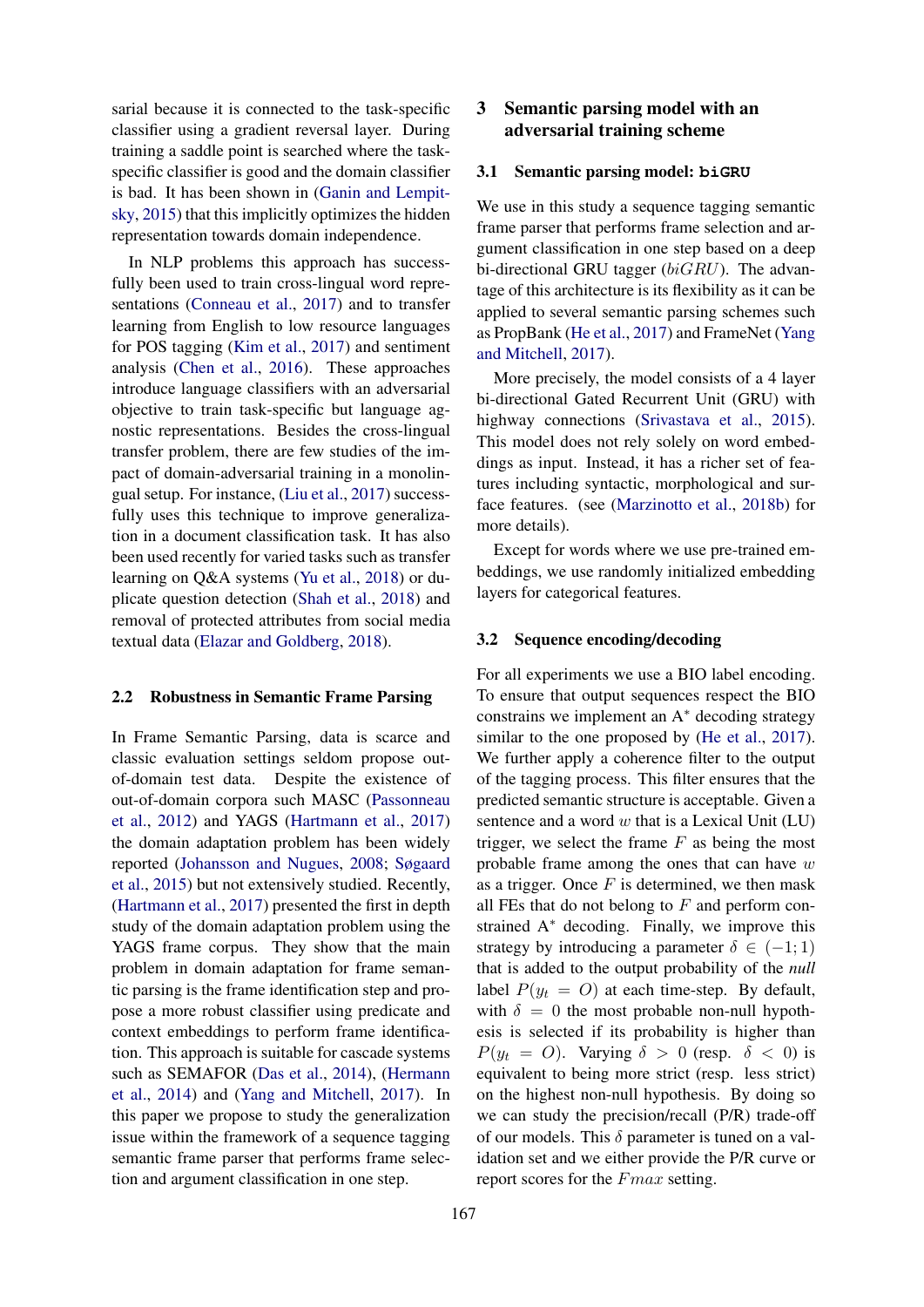### 3.3 Adversarial Domain Classifier

In order to design an efficient adversarial task, several criteria have to be met. The task has to be related to the biases it is supposed to alleviate. And furthermore, the adversarial task should not be correlated to the main task (i.e semantic parsing here), otherwise it may harm the model's performances. Determining where these biases lay is not easy, although this is critical for the success of our method. We propose to use a domain classification adversarial task.

Given two data-sets  $(X1, Y1)$  and  $(X2, Y)$ Y2) from different domains. The expected gains from introducing an adversarial domain classifier are proportional to how different X1 and X2 are (the more dissimilar the better) and proportional to how similar the label distributions Y1 and Y2 are (higher similarity is better). Otherwise, if X1 and X2 are very similar, there is no need to transfer learning from one domain to another. Under this condition, The adversarial domain classifier will not be able to recognize domains and give proper information on how to build better representations. If Y1 and Y2 are extremely dissimilar, to the point where Y cannot be predicted without explicit domain information, using adversarial learning may be harmful. In our case, prior probabilities for both frame distribution and word senses are correlated to the thematic domains. However, adversarial learning can still be useful because most of the LUs are polysemous even within a domain. Therefore, the model needs to learn word sense disambiguation through a more complex process than simply using the domain information.

Our adversarial domain classifier is an extension of [\(Ganin and Lempitsky,](#page-7-16) [2014\)](#page-7-16) to recurrent neural networks. We start from our biGRU semantic parser and on the last hidden layer, we stack another neural network that implements a domain classifier (called adversarial task). The domain classifier is connected to the biGRU using a gradient reversal layer. Training consists in finding a saddle point where the semantic parser is good and the domain classifier is bad. This way, the model is optimized to be domain independent.

The architecture is shown in Figure [1.](#page-2-0) The adversarial task can be implemented using a CNN, a RNN or a FNN. In this paper we use CNN as they yield the best results on preliminary experiments.

This architecture is trained following the guidelines of [\(Ganin and Lempitsky,](#page-7-16) [2014\)](#page-7-16). During

<span id="page-2-0"></span>

Figure 1: Adversarial Domain Classifier model

training, the adversarial classifier is trained to predict the target class (*i.e.* to minimize the loss  $L_{adv}$ ) while the main task model is trained to make the adversarial task fail (*i.e.* to minimize the loss  $L_{frame}-L_{adv}$ ). In practice, in order to ensure stability when the parameters of the shared network are updated, the adversarial task gradient magnitude is attenuated by a factor  $\lambda$  as shown in [\(1\)](#page-2-1). Here  $\nabla L$  represents the gradients w.r.t the weights  $\theta$  for either the frame classifier loss or the adversarial loss,  $\theta$  are the model's parameters being updated, and  $\mu$  is the learning rate. This  $\lambda$  factor increases on every epoch following  $(2)$ , where p is the progress, starting at 0 and increasing linearly up to 1 at the last epoch.

<span id="page-2-1"></span>
$$
\theta \leftarrow \theta - \mu * (\nabla L_{frame} - \lambda \nabla L_{adv}) \tag{1}
$$

<span id="page-2-2"></span>
$$
\lambda = \frac{2}{1 + \exp(-10 \cdot p)} - 1 \tag{2}
$$

#### <span id="page-2-3"></span>3.4 Unsupervised domain inference

The originality of our approach lies in the design of an adversarial task in an unsupervised way. Our purpose is to design a general method that could easily and efficiently apply in any realistic conditions, independently of the fact that the training sentences can be linked to an *a priori* explicit domain or topic. To this end, an unsupervised clustering algorithm is used to partition the training corpus into *clusters* that are supposed to reflect topics, lexical or stylistic variation within the corpus, depending on the metric used for the clustering. In a first attempt for our experiments, we use K-means, in the sklearn implementation, to cluster training sentences. For clustering purpose, sentences are represented by the average of their word embedding vectors. K-means with a euclidean distance is then used to group these representations into  $K$  clusters. We use a standard *Kmeans++* initialization. The clustering process is repeated 10 times and the one that produces the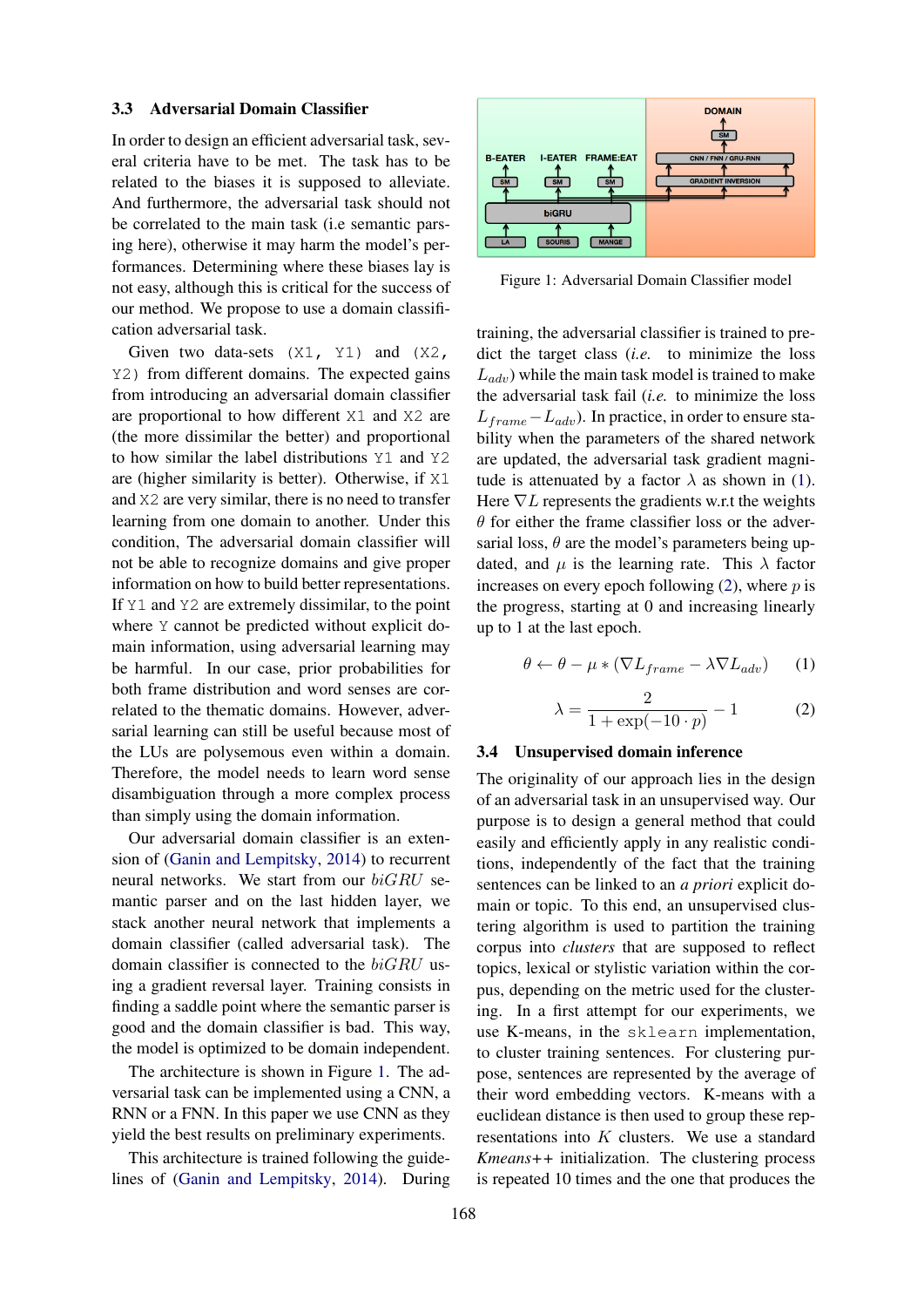| <b>Document Source</b>        | # Sentence | # Frame | # FE  |
|-------------------------------|------------|---------|-------|
| D1 Wikipedia WW1              | 30994      | 14227   | 32708 |
| D <sub>2</sub> Wikipedia ARCH | 27023      | 9943    | 19892 |
| D <sub>3</sub> Vikidia ANC    | 5841       | 85034   | 3246  |

Table 1: Description of the CALOR-Frame corpus

minimal intra-cluster inertia is kept. Eventually, the resulting clusters are used as classes that the CNN will be trained to recognize for each corresponding training sentence. The underlying assumption is that the clustering process will capture domain-related regularities and biases that will be harnessed by the adversarial task in order to increase the model's generalization capacities.

# 4 Evaluation setting

To create an experimental setting that shows the effect of domain on the semantic parsing task, we run experiments on the CALOR-Frame corpus [\(Marzinotto et al.,](#page-7-0) [2018a\)](#page-7-0), which is a compilation of French encyclopedic documents, with manual FrameNet annotations [\(Baker et al.,](#page-6-4) [1998\)](#page-6-4). The CALOR-Frame corpus has been designed in the perspective of Information Extraction tasks (automatic filling of Knowledge Bases, document question answering, semantically driven reading comprehension, etc.). Due to the *partial parsing* policy, the CALOR corpus presents a much higher amount of occurrences per Frame (504) than the FrameNet 1.5 corpus (33).

We selected three subsets from the corpus, each one from a different source and/or thematic domain: Wikipedia World War 1 portal (D1), Wikipedia Archeology portal (D2) and Vikidia<sup>[1](#page-3-0)</sup> Ancient history portal (D3). These sources allow to study the impact of both style changes (associated to differences on syntactic structures) and thematic changes (associated to lexical differences).

For the study, we focus on a set of 53 Frames that occur in all the three sub-corpora. Each partition has a different prior on the Frames and lexical units (LUs) distributions. Figure [2](#page-4-0) shows the normalized Frame distributions for the three subsets, illustrating the thematic domain dependence. Frames such as *Attack* and *Leadership* are frequent in D1 while *Age* and *Scrutiny* are characteristic Frames for D2. The same analysis can be done using LUs, yielding similar conclusions. We also observe that D2 and D3 are more similar but the difference between these sub-corpora lie more in the syntactic structure of sentences and in the polysemic use of some LU, as will be discussed in the experiments.

# 5 Results

In these experiments we evaluate the impact of our adversarial training scheme on the semantic frame parser presented in section [3.1.](#page-1-0) The parser is trained on 80% of the D1 and D2 corpora and evaluated on the remaining 20%, considered here as *in-domain* data, as well as the whole D3 corpus for the *out-of-domain* data. For the domain inference, we use the method presented in section [3.4.](#page-2-3) Several experiments were made, varying the number of clusters  $K$  ( $K = 2$ ,  $K = 5$  and  $K = 10$ ). The performance obtained were very similar, the influence of  $K$  being negligible in our experiments, therefore we report here only those done with  $K = 5$ .

We report results using *precision/recall/fmeasure* metrics at the *Target*, *Frame* and *Argument identification* levels. The errors are cumulative: to obtain a correct argument identification, we need to have both its frame and target correct. Moreover we use a hard-span metric for argument identification, meaning that both the label and the span have to be correct for an hypothesis to be considered as correct.

Results are given in figure [3](#page-4-1) where the precision/recall curve on argument identification is given with and without adversarial training for the in-domain corpus D1 and the out-of domain corpus D3. Table [2](#page-5-0) presents F-measure (F-max) for the 3 identification tasks (target, frame, argument) for  $D1$ ,  $D2$  and  $D3$ .

Figure [3](#page-4-1) clearly illustrates the drop in performance between in-domain and out-of-domain corpora. The difference is significant, it accumulates at each step resulting on a 9 points drop in F-max for the argument identification task as shown in table [2.](#page-5-0) When applying our adversarial method during model training, we clearly increase the generalization capabilities of our model on out-ofdomain data (D3), as the  $biGRU + AC$  curve outperforms the  $biGRU$  curve at every operating point in figure [3.](#page-4-1) This is confirmed on the F-max values for each level in table [2.](#page-5-0)

Interestingly our adversarial training method not only improves parser performance on out-ofdomain data, but also on in-domain data, as shown for D1 in figure [3.](#page-4-1) This improvement is mainly

<span id="page-3-0"></span><sup>&</sup>lt;sup>1</sup>Vikidia is an encyclopedia for children  $v$ ikidia.org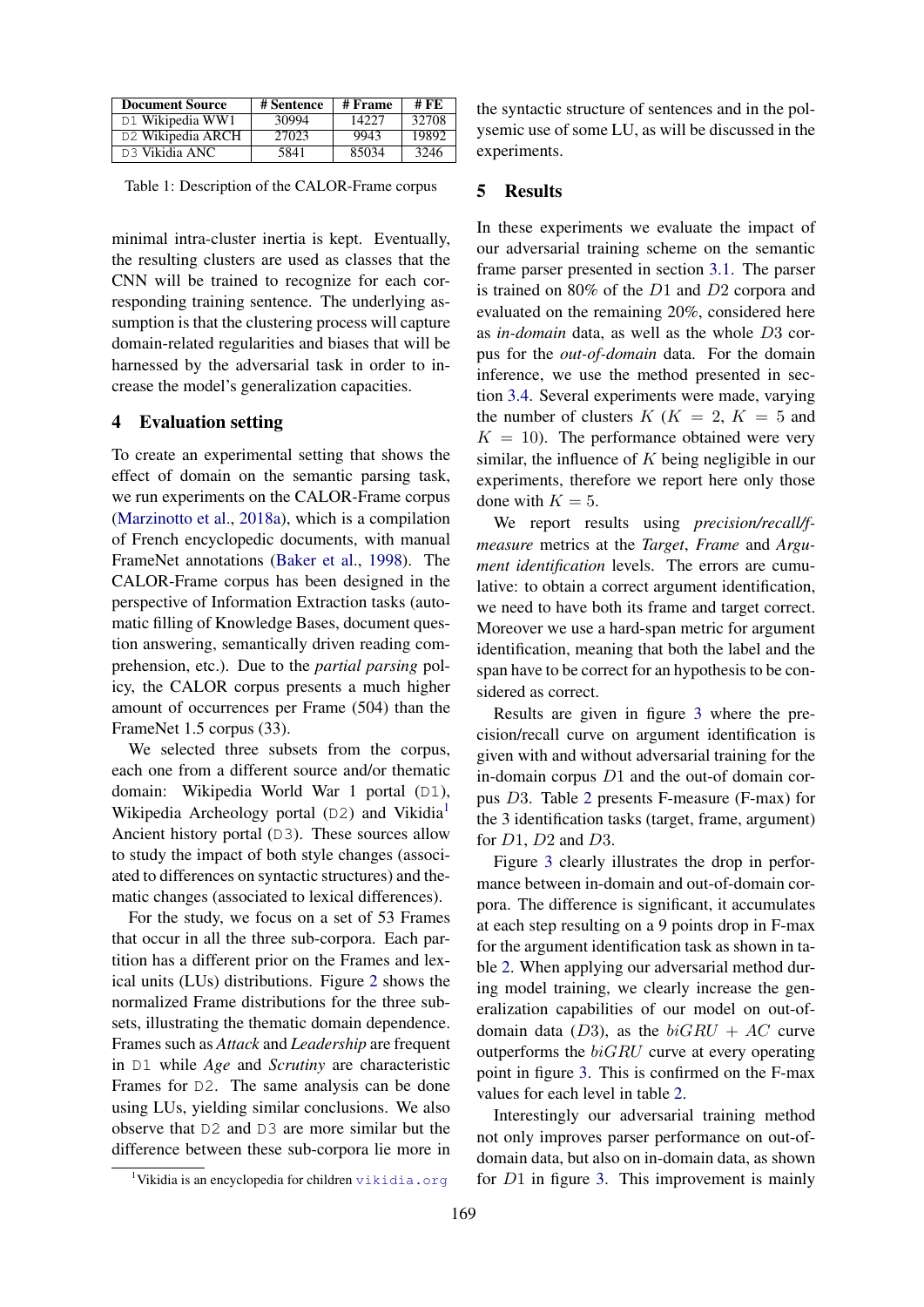<span id="page-4-0"></span>

Figure 2: Most frequent frames and their normalized distribution for each partition (from left to right: W-WW1 (D1), W-ARC (D2) and V-ANC (D3))

<span id="page-4-1"></span>

Figure 3: Precision/Recall trade-off with  $(biGRU+AC)$  and without  $(biGRU)$  adversarial training on  $D1$  (in-domain) and  $D3$  (out-of-domain)

due to a gain in recall, and is confirmed on the F-max measures for D1 and D2 in table [2.](#page-5-0)

We believe that, since domains are correlated with the lexicon, the adversarial objective pushes the model to rely less on lexical features and to give more importance to features such as syntax and part-of-speech. This is inline with the observation that most of the improvement comes from a higher recall. This can also explain the performance gains on in-domain data. The high dimensionality of word embeddings may have lead to some over-fitting on our initial biGRU model. On the other hand, adversarial learning can act as a regularization technique that makes the model rely as much as possible on domain independent features.

In order to have a better understanding of the behavior of our method we performed two additional contrastive experiments where we used firstly *gold domain labels* instead of inferred ones, and secondly a single domain corpus for training rather than a multi-domain one.

Gold domain labels. We consider here the *true* domain labels for D1 and D2 as the classes for our

adversarial classifier. Therefore only two domains are considered in the adversarial training process. Results are presented in the second part of table [2,](#page-5-0) in line  $biGRU + AC$ -gold. As we can see results are very similar to those obtained with automatic clustering  $(biGRU+AC)$ . With an average difference of only 0.3pts (Fmax) for the argument identification task across the different domains. This confirms that our unsupervised clustering approach is as efficient as a supervised domain classification for adversarial learning. Moreover, our approach has the advantage that it can be applied in situations where no domain information is available.

Single-thematic corpus: This contrastive experiment consists in using as training a singledomain corpus. We want to check if the gains obtained on both in and out-of-domain corpora in table [2](#page-5-0) hold when the training corpus does not explicitly contain several domains. Here, the models are trained only on the training set from D1. We evaluate them on  $DI$  (in-domain) and  $D2$ ,  $D3$ (out-of-domain). The adversarial task is obtained by running our domain inference algorithm only on D1 training set. Here again, we have chosen to partition training data into 5 clusters. Alternative experiments not reported in this paper using only D2 as in-domain training data have also been performed and yielded similar conclusions. F-max values reported in table [3](#page-6-5) are lower than those of table [2.](#page-5-0) This is expected as the training corpus considered here is much smaller (only D1), however performances follow the same trend: some gains are obtained for all 3 levels both for in and out-of-domain corpora. This is a very interesting result as it shows that there is no need for an explicitly multi-thematic training corpus in order to run the adversarial training and to obtain some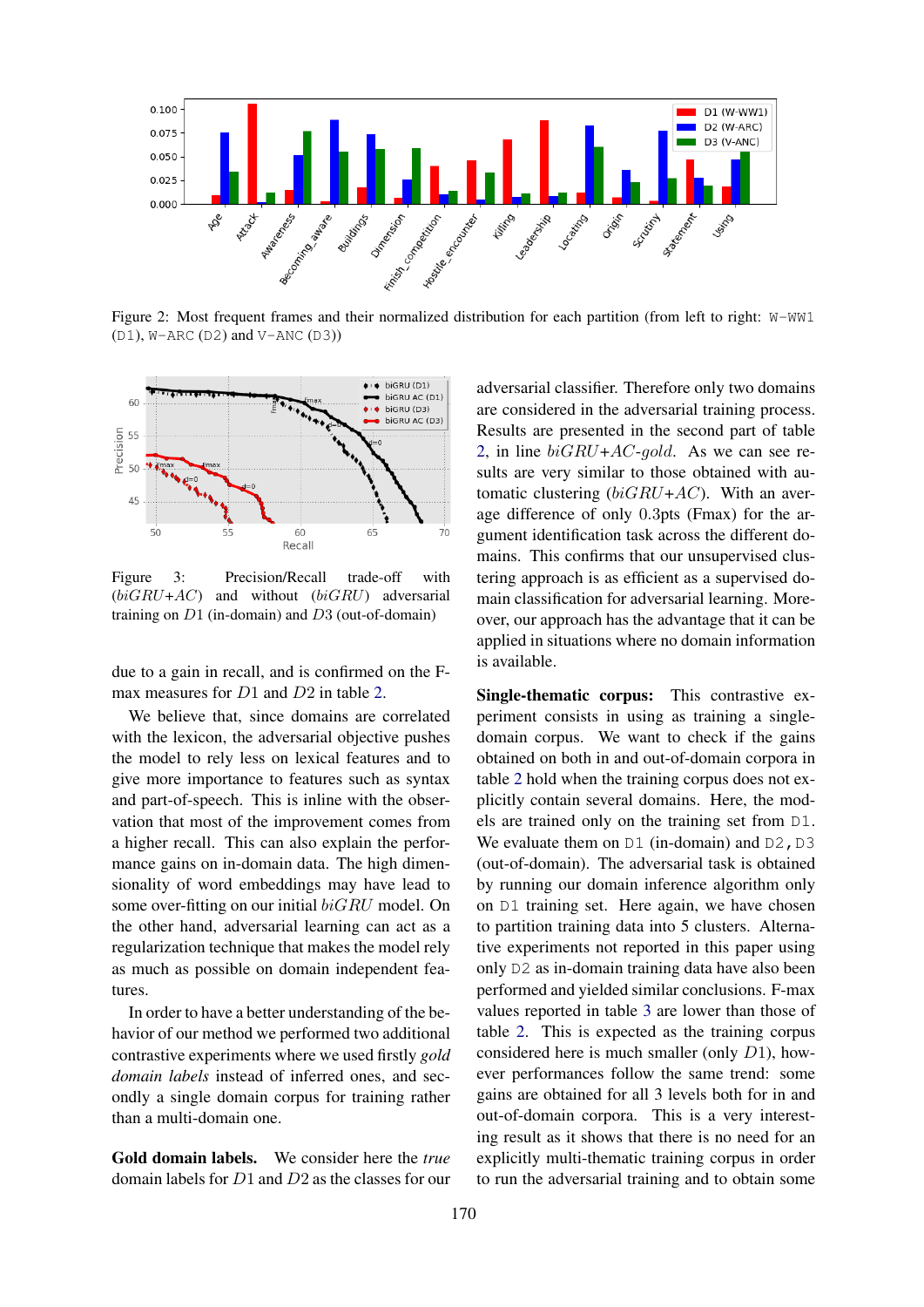<span id="page-5-0"></span>

|                    | Target Identification |           | Frame Identification |      |                | Argument Identification |      |           |                |
|--------------------|-----------------------|-----------|----------------------|------|----------------|-------------------------|------|-----------|----------------|
|                    |                       | in-domain | out-of-domain        |      | in-domain      | out-of-domain           |      | in-domain | out-of-domain  |
|                    |                       | D2        | DЭ                   |      | D <sub>2</sub> |                         |      | D2        | D <sub>3</sub> |
| biGRU              | 97.1                  | 97.5      | 94.2                 | 93.4 | 95.4           | 91.0                    | 59.2 | 56.3      | 50.2           |
| $biGRU + AC$       | 97.3                  | 98.7      | 94.7                 | 94.2 | 95.9           | 91.9                    | 60.0 | 57.0      | 51.7           |
| $biGRU + AC$ -gold | 97.7                  | 98.2      | 94.9                 | 94.9 | 95.9           | 92.0                    | 60.1 | 56.7      | 51.3           |

Table 2: F-measure (Fmax) on target, frame and argument identification with  $(biGRU+AC)$  and without  $(biGRU)$ adversarial training. Clustering with exact domain labels is given in line  $biGRU+AC-gold$ 

gains in terms of model generalization.

### 5.1 Error Analysis

# 5.1.1 Target and Frame Identification

When looking carefully at the generalization capabilities of the initial model, we observed that the frames with the highest performance drops on D3 are those associated to LUs that are polysemous in a general context, but are unambiguous given a thematic domain. For example, *installer (to install)* triggers the frame *Installing* in both D1 and D2, but triggers *Colonization* in D3. Sometimes the confusion comes from changes in the writing style. For example *arriver (to arrive)* means *Arriving* in both D1 and D2, but in D3 it is used as a modal verb (*arriver a`* meaning *to be able to*) triggering no frame.Under these circumstances, a model trained on a single domain underestimates the complexity of the frame identification task, mapping the LU to the frame without further analysis of its sense.

When we apply  $biGRU + AC$ , the gains observed on Frame Identification are not constant across LUs. To analyze the impact of the adversarial approach, we compare for each LU the distribution across clusters of the sentences containing the given LU. This is done separately for D1 and D3 (for D3, sentences are projected into the clusters by choosing the less distant cluster centroid). In table [4,](#page-6-6) we present the LUs for which the cluster distribution on D1 and D3 are the most dissimilar. These are also the LUs that are the most positively affected by the adversarial strategy.

This means that whenever a LU has similar distribution of context words across the different domains this context information is already exploited by the system to perform frame disambiguation. On the other hand, when the context words of a LU depend on the domain, the model can take advantage of adversarial learning to build a higher level representation that abstracts as much as possible from the lexical variations of the words surrounding the LU.

#### 5.1.2 Argument identification

In this section, we focus on the Frame Argument (or FE for Frame Element) Identification level, and propose contrastive experiments following the complexity factors analysis proposed by [\(Marzinotto et al.,](#page-7-1) [2018b\)](#page-7-1). In this study, the authors have shown that FE identification is performing better for verbal LU triggers than for nominal ones, and for triggers that are at the root of the syntactic dependency tree. We want to see here how these complexity factors are affected by the adversarial learning strategy. Additionally, we want to see if the system behaves equivalently over core and non-core Frame Elements. Actually, in the usual evaluation Framework of the Framenet 1.5 shared task, non-core FEs are assigned a 0.5 weight for the F-measure computation, reducing the impact of errors on non-core FEs. In this paper, all FEs are rated equally, but here we separate them to observe their behaviour. As we can see in table [5,](#page-6-7) adversarial training consistently improves the FE identification results, in all conditions. Moreover, bigger gains are observed for the *difficult* conditions.

### 6 Generalization to PropBank Parsing

We further show that this adversarial learning technique can be used on other semantic frameworks such as Propbank. In PropBank Semantic Role Labeling, CoNLL-2005 uses Wall Street Journal (WSJ) for training and two test corpora. The in-domain (ID) test set is derived from WSJ and the out-of-domain (OOD) test set contains 'general fiction' from the Brown corpus. In published works, there is always an important gap in performances between ID and OOD. Several studies have tried to develop models with better generalization capacities [\(Yang et al.,](#page-7-17) [2015\)](#page-7-17), [\(FitzGer](#page-6-8)[ald et al.,](#page-6-8) [2015\)](#page-6-8). In recent works, PropBank SRL systems have evolved and span classifier approaches have been replaced by current state of the art sequence tagging models that use recurrent neural networks [\(He et al.,](#page-7-2) [2017\)](#page-7-2) and neural atten-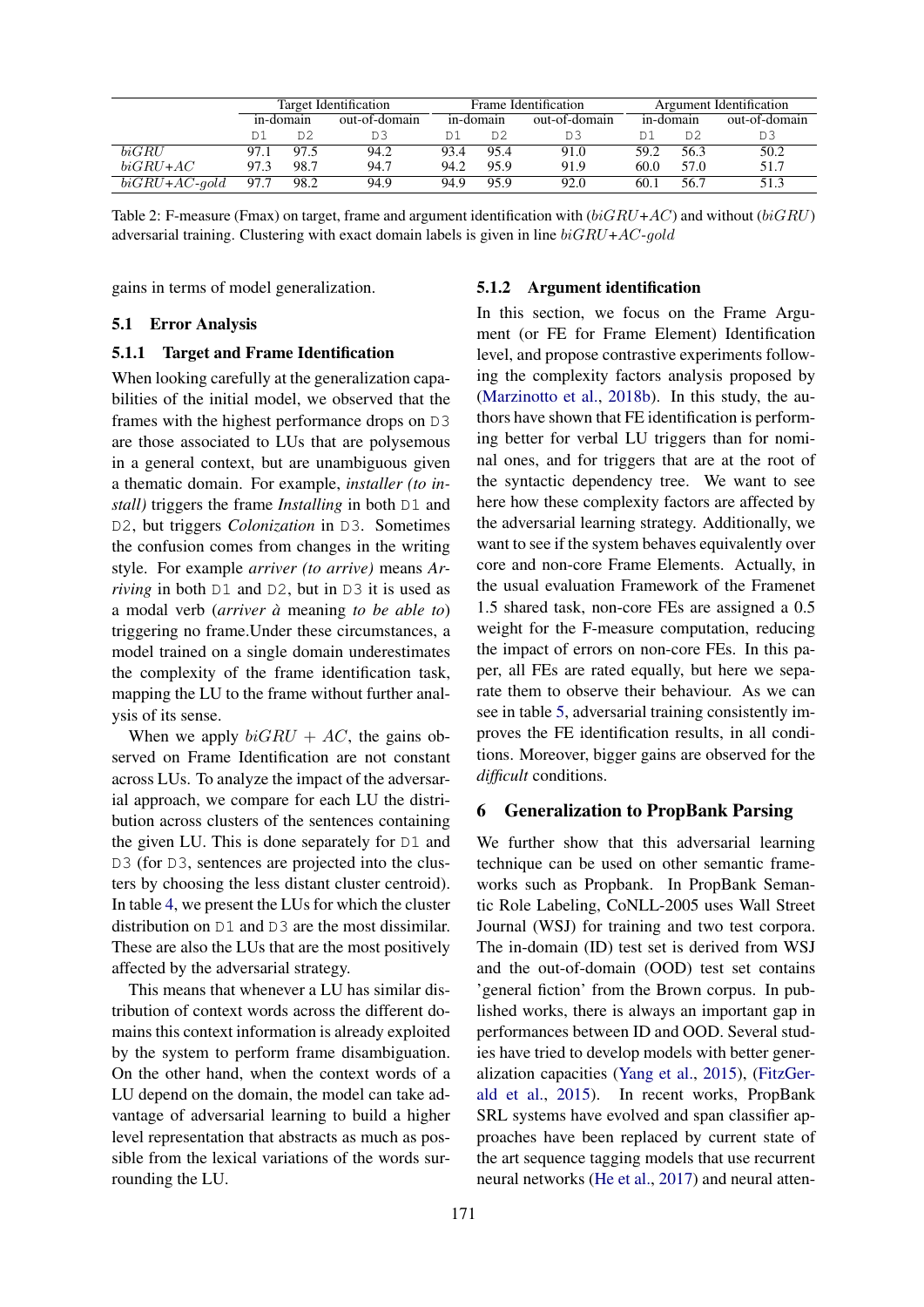<span id="page-6-5"></span>

|            |           | Target Identification |               |           | Frame Identification |               | Argument Identification |      |               |
|------------|-----------|-----------------------|---------------|-----------|----------------------|---------------|-------------------------|------|---------------|
|            | in-domain |                       | out-of-domain | in-domain |                      | out-of-domain | in-domain               |      | out-of-domain |
|            |           |                       |               |           | D2                   | DΞ            |                         |      |               |
| biGRU      | 97.6      | 95.5                  | 93.3          | 93.8      | 93.4                 | 90.9          | 58.2                    | 46.1 | 43.6          |
| $biGRU+AC$ | 97.6      | 95.6                  | 94.3          | 953       | 94.5                 | 91.2          | 60.0                    | 47.1 | 45.2          |

Table 3: Frame semantic parsing performances (Fmax). Models trained on D1. Adversarial learning with inferred domains  $biGRU + AC$ .

<span id="page-6-6"></span>

| LН         |                | biGRIJ | $biGRU + AC$ |      |  |
|------------|----------------|--------|--------------|------|--|
|            | D <sub>1</sub> | D3     | D 1          | D3   |  |
| arriver    | 88.2           | 63.4   | 91.8         | 70.0 |  |
| écrire     | 96.5           | 73.3   | 97.8         | 88.4 |  |
| expression | 49.8           | 66.6   | 56.5         | 92.4 |  |

Table 4: Frame Identification score for LUs with the highest variation in cluster distribution

<span id="page-6-7"></span>

| D <sub>3</sub>   | biGRU | $biGRU + AC$               |
|------------------|-------|----------------------------|
| overall          | 50.2  | $51.7 (+3%)$               |
| core FE          | 56.5  | $57.0 (+0.9\%)$            |
| non-core FE      | 48.9  | $50.4 (+3.1\%)$            |
| verbal trigger   | 53.4  | $\overline{54.9 (+2.8\%)}$ |
| nominal trigger  | 34.6  | 39.0 $(+12.7%)$            |
| root trigger     | 59.5  | $61.3 (+3.0\%)$            |
| non-root trigger | 45.4  | 47.2 $(+4.0\%)$            |

Table 5: Frame Element Identification results according to complexity factors on D3 (Fmax)

tion [\(Tan et al.,](#page-7-18) [2017;](#page-7-18) [Strubell et al.,](#page-7-19) [2018\)](#page-7-19). However, these parsers still suffer performances drops of up to 12 points in F-measure on OOD with respect to ID. For this experiment we have applied the same adversarial approach over a state-of-theart Propbank parser [\(He et al.,](#page-7-2) [2017\)](#page-7-2) using a single straight classifier model. As there is no explicit domain partitions in the training corpus, we apply our inferred domain adversarial task approach, running the clustering algorithm with 5 clusters. We were not able to reproduce the same results as the one published in the paper, we hence provide the results obtained running the downloaded system in our lab. Similarly to the previous FrameNet parsing model, we vary a threshold on the output probabilities of Semantic Roles in order to optimize the F-measure and we provide F-max values, computed using the official evaluation script. We observe in table [6](#page-6-9) that the adversarial approach outperforms the original system on both the ID and OOD tests sets.

# 7 Conclusion

We have presented a study on improving the robustness of a frame semantic parser using adversarial learning. Results obtained on a multi-

<span id="page-6-9"></span>

|                         | <b>ID WSJ</b> | <b>OOD BROWN</b> |
|-------------------------|---------------|------------------|
| (He et al., 2017)       | 82.4          | 71.7             |
| (He et al., 2017)+ $AC$ | 83.0          | 72.3             |

Table 6: SRL performance (Fmax) on CoNLL-2005, based on [\(He et al.,](#page-7-2) [2017\)](#page-7-2) model

domain publicly available benchmark, called *CALOR-Frame*, showed that domain adversarial training can effectively be used to improve the generalization capacities of the tagging models, even without prior information about domains in the training corpus. We showed that our technique can be applied to other semantic models, by implementing it into a state-of-the-art PropBank parser and showing some consistent gains. This positive result suggests that our approach could apply successfully to more NLP tasks.

### **References**

- <span id="page-6-4"></span>Collin F Baker, Charles J Fillmore, and John B Lowe. 1998. The berkeley framenet project. In *Proceedings of the 36th Annual Meeting of the Association for Computational Linguistics and 17th International Conference on Computational Linguistics-Volume 1*, pages 86–90. Association for Computational Linguistics.
- <span id="page-6-1"></span>Xilun Chen, Yu Sun, Ben Athiwaratkun, Claire Cardie, and Kilian Weinberger. 2016. [Adversarial deep av](http://arxiv.org/abs/1606.01614)[eraging networks for cross-lingual sentiment classi](http://arxiv.org/abs/1606.01614)[fication.](http://arxiv.org/abs/1606.01614) *ArXiv e-prints*.
- <span id="page-6-0"></span>Alexis Conneau, Guillaume Lample, Marc'Aurelio Ranzato, Ludovic Denoyer, and Hervé Jégou. 2017. Word translation without parallel data. *arXiv preprint arXiv:1710.04087*.
- <span id="page-6-3"></span>Dipanjan Das, Desai Chen, Andre FT Martins, Nathan ´ Schneider, and Noah A Smith. 2014. Framesemantic parsing. *Computational linguistics*, 40(1):9–56.
- <span id="page-6-2"></span>Yanai Elazar and Yoav Goldberg. 2018. Adversarial removal of demographic attributes from text data. In *EMNLP*.
- <span id="page-6-8"></span>Nicholas FitzGerald, Oscar Täckström, Kuzman Ganchev, and Dipanjan Das. 2015. Semantic role